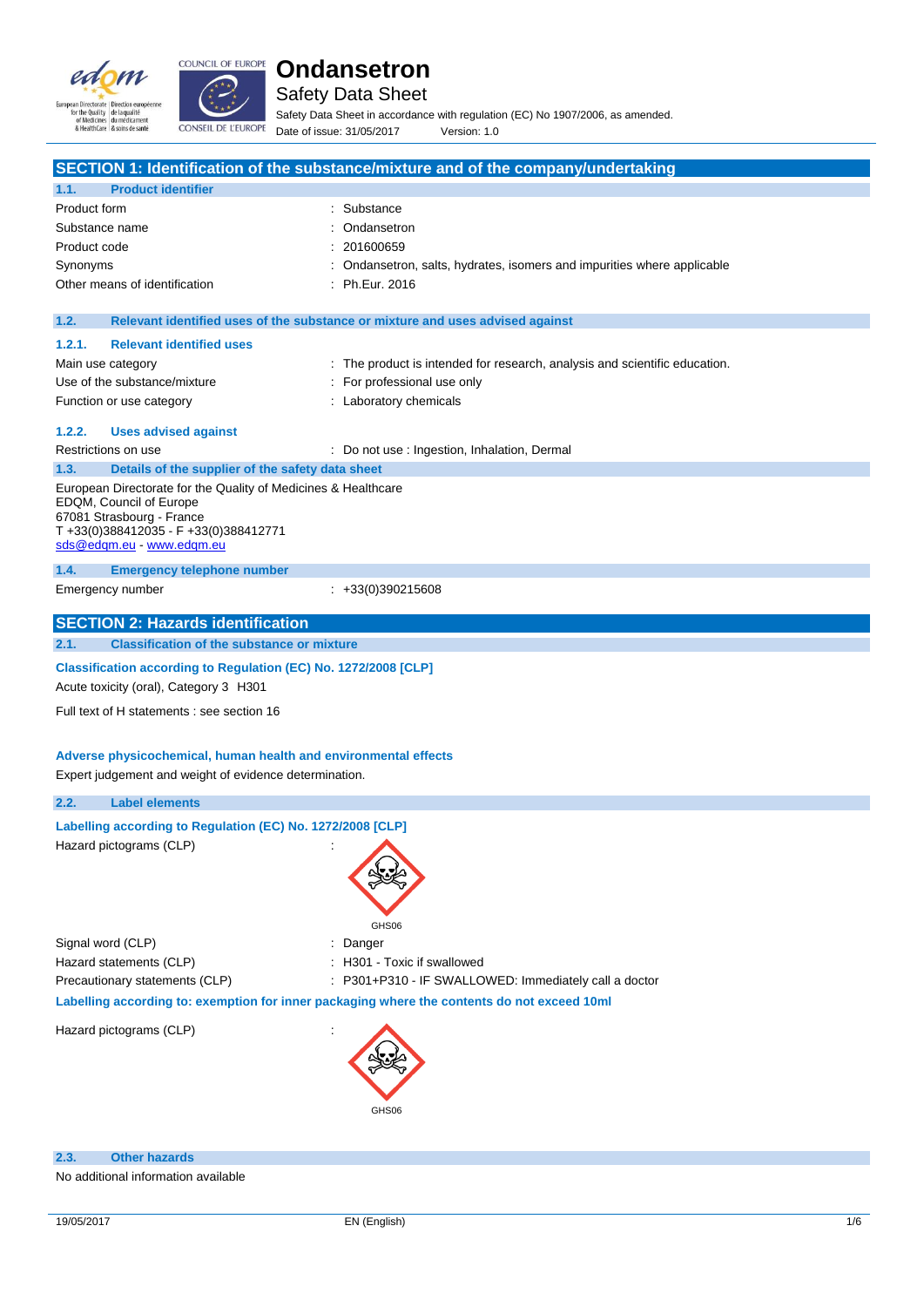# Safety Data Sheet

Safety Data Sheet in accordance with regulation (EC) No 1907/2006, as amended.

**SECTION 3: Composition/information on ingredients**

## **3.1. Substances**

| <b>Name</b> | <b>Product identifier</b> | $\frac{9}{6}$ | <b>Classification according to</b><br><b>Regulation (EC) No.</b><br>1272/2008 [CLP] |
|-------------|---------------------------|---------------|-------------------------------------------------------------------------------------|
| Ondansetron |                           | $\leq$ 100    | Acute Tox. 3 (Oral), H301                                                           |

Full text of H-statements: see section 16

**3.2. Mixtures**

Not applicable

| <b>SECTION 4: First aid measures</b>                                                                                                                    |                                                                                                                                                      |  |
|---------------------------------------------------------------------------------------------------------------------------------------------------------|------------------------------------------------------------------------------------------------------------------------------------------------------|--|
| <b>Description of first aid measures</b><br>4.1.                                                                                                        |                                                                                                                                                      |  |
| First-aid measures after inhalation                                                                                                                     | Move to fresh air. Assure fresh air breathing.                                                                                                       |  |
| First-aid measures after skin contact<br>Wipe off as much as possible (using a clean, soft, absorbent material). Wash with plenty of<br>soap and water. |                                                                                                                                                      |  |
| First-aid measures after eye contact<br>Rinse with water while holding the eyes wide open.                                                              |                                                                                                                                                      |  |
| Rinse mouth. Immediately call a POISON CENTER or doctor/physician. Specific medical<br>First-aid measures after ingestion<br>surveillance.              |                                                                                                                                                      |  |
| Most important symptoms and effects, both acute and delayed<br>4.2.                                                                                     |                                                                                                                                                      |  |
| Symptoms/effects after inhalation                                                                                                                       | Insufficient data available.                                                                                                                         |  |
| Symptoms/effects after skin contact                                                                                                                     | Insufficient data available.                                                                                                                         |  |
| Symptoms/effects after eye contact                                                                                                                      | Insufficient data available.                                                                                                                         |  |
| Symptoms/effects after ingestion                                                                                                                        | Symptoms may include dizziness, headache, nausea and loss of coordination.                                                                           |  |
| 4.3.<br>Indication of any immediate medical attention and special treatment needed                                                                      |                                                                                                                                                      |  |
|                                                                                                                                                         | Get medical advice/attention. If possible show this sheet, if not available show packaging or label. Active agent. Pharmaceutical.                   |  |
| <b>SECTION 5: Firefighting measures</b>                                                                                                                 |                                                                                                                                                      |  |
| <b>Extinguishing media</b><br>5.1.                                                                                                                      |                                                                                                                                                      |  |
| Suitable extinguishing media                                                                                                                            | : Extinguishing blanket.                                                                                                                             |  |
| 5.2.<br>Special hazards arising from the substance or mixture                                                                                           |                                                                                                                                                      |  |
| Fire hazard                                                                                                                                             | : See Heading 2.2.                                                                                                                                   |  |
| 5.3.<br><b>Advice for firefighters</b>                                                                                                                  |                                                                                                                                                      |  |
| Firefighting instructions                                                                                                                               | : Use extinguishing media appropriate for surrounding fire.                                                                                          |  |
| <b>SECTION 6: Accidental release measures</b>                                                                                                           |                                                                                                                                                      |  |
| 6.1.<br>Personal precautions, protective equipment and emergency procedures                                                                             |                                                                                                                                                      |  |
| General measures                                                                                                                                        | : Avoid any direct contact with the product. Do not breathe dust/fume/gas/mist/vapours/spray.                                                        |  |
| 6.1.1.<br>For non-emergency personnel                                                                                                                   |                                                                                                                                                      |  |
| No additional information available                                                                                                                     |                                                                                                                                                      |  |
| 6.1.2.<br>For emergency responders<br>No additional information available                                                                               |                                                                                                                                                      |  |
| 6.2.<br><b>Environmental precautions</b>                                                                                                                |                                                                                                                                                      |  |
| No additional information available                                                                                                                     |                                                                                                                                                      |  |
| Methods and material for containment and cleaning up<br>6.3.                                                                                            |                                                                                                                                                      |  |
| Methods for cleaning up                                                                                                                                 | : Ensure waste is collected and contained. Clean thoroughly.                                                                                         |  |
| 6.4.<br><b>Reference to other sections</b>                                                                                                              |                                                                                                                                                      |  |
| No additional information available                                                                                                                     |                                                                                                                                                      |  |
| <b>SECTION 7: Handling and storage</b>                                                                                                                  |                                                                                                                                                      |  |
| <b>Precautions for safe handling</b><br>7.1.                                                                                                            |                                                                                                                                                      |  |
| Additional hazards when processed                                                                                                                       | The attention of the user is drawn to the risks possibly incurred by using the product for any<br>other purpose than that for which it was intended. |  |
| Precautions for safe handling                                                                                                                           | Material should be handled with caution. Avoid any direct contact with the product.                                                                  |  |
| Hygiene measures                                                                                                                                        | Handle in accordance with good industrial hygiene and safety procedures.                                                                             |  |
| 19/05/2017                                                                                                                                              | EN (English)<br>2/6                                                                                                                                  |  |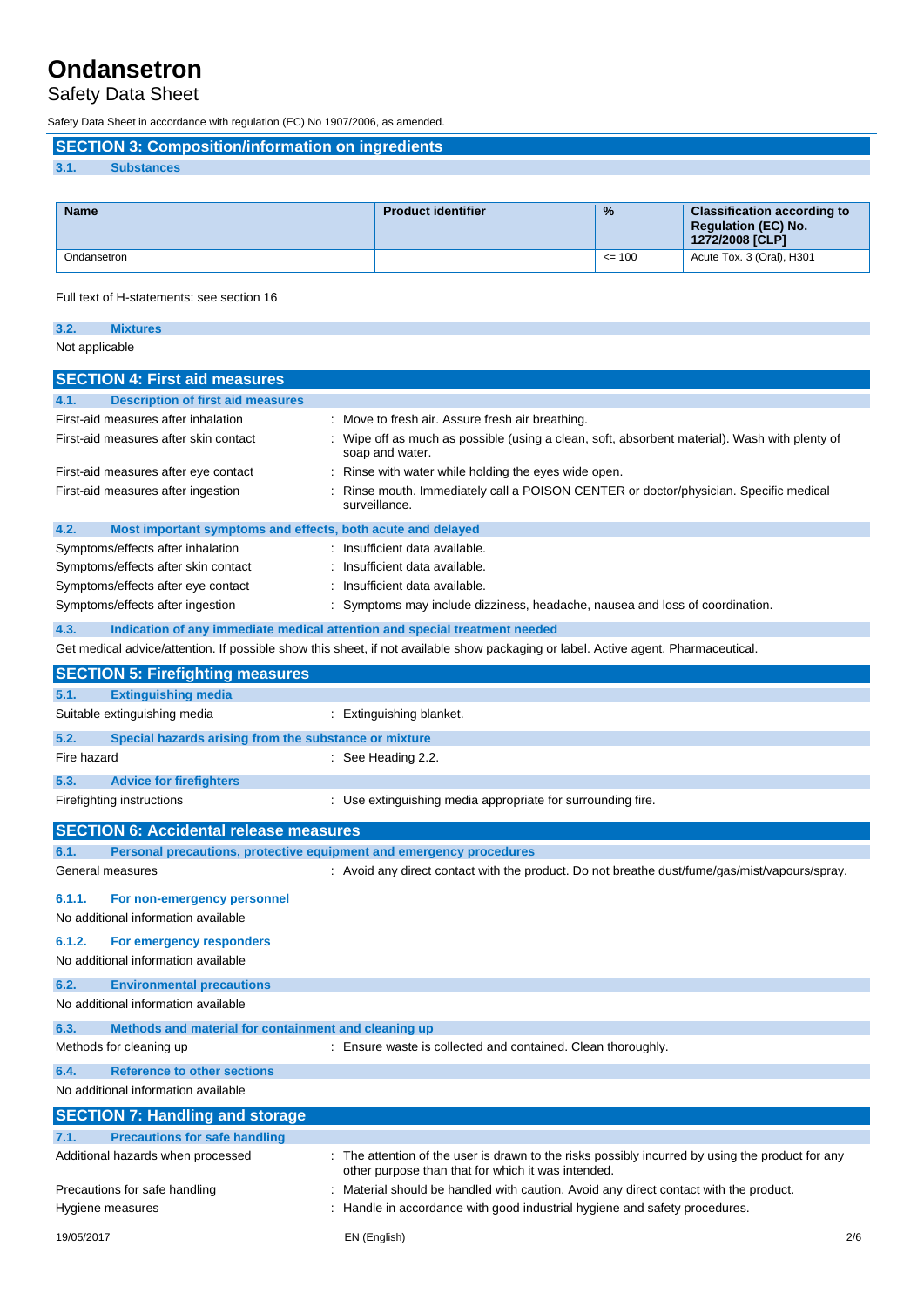## Safety Data Sheet

Safety Data Sheet in accordance with regulation (EC) No 1907/2006, as amended.

| 7.2.<br>Conditions for safe storage, including any incompatibilities |                                                         |                                       |  |
|----------------------------------------------------------------------|---------------------------------------------------------|---------------------------------------|--|
|                                                                      | Technical measures                                      | : Comply with applicable regulations. |  |
|                                                                      | Storage conditions                                      | : Store locked up.                    |  |
| 7.3.                                                                 | Specific end use(s)                                     |                                       |  |
| See Heading 1.                                                       |                                                         |                                       |  |
|                                                                      | <b>SECTION 8: Exposure controls/personal protection</b> |                                       |  |
| 8.1.                                                                 | <b>Control parameters</b>                               |                                       |  |

No additional information available

#### **8.2. Exposure controls**

### **Appropriate engineering controls:**

Keep in a well-ventilated room. Use only in a exhaust booth with integrated air filter. High efficiency particulate air filter (HEPA filter).

### **Hand protection:**

Chemically resistant protective gloves. EN 374

### **Eye protection:**

Safety glasses. DIN EN 166

### **Skin and body protection:**

Use chemically protective clothing. DIN EN 13034

#### **Respiratory protection:**

Dust production: dust mask with filter type P3. DIN EN 140 & 149. Liquid product : Aerosol mask. Wear breathing apparatus if exposed to vapours/dusts/aerosols

| <b>SECTION 9: Physical and chemical properties</b>                                                                     |                      |
|------------------------------------------------------------------------------------------------------------------------|----------------------|
| Information on basic physical and chemical properties<br>9.1.                                                          |                      |
| Physical state                                                                                                         | : Solid              |
| Appearance                                                                                                             | Powder.              |
| Colour                                                                                                                 | No data available    |
| Odour                                                                                                                  | : Not applicable.    |
| Odour threshold                                                                                                        | No data available    |
| рH                                                                                                                     | No data available    |
| Relative evaporation rate (butylacetate=1)                                                                             | : No data available  |
| Melting point                                                                                                          | No data available    |
| Freezing point                                                                                                         | No data available    |
| Boiling point                                                                                                          | No data available    |
| Flash point                                                                                                            | No data available    |
| Auto-ignition temperature                                                                                              | : No data available  |
| Decomposition temperature                                                                                              | No data available    |
| Flammability (solid, gas)                                                                                              | No data available    |
| Vapour pressure                                                                                                        | No data available    |
| Relative vapour density at 20 °C                                                                                       | No data available    |
| Relative density                                                                                                       | No data available    |
| Solubility                                                                                                             | Water: 10 - 33,3 g/l |
| Log Pow                                                                                                                | No data available    |
| Viscosity, kinematic                                                                                                   | No data available    |
| Viscosity, dynamic                                                                                                     | No data available    |
| <b>Explosive properties</b>                                                                                            | No data available    |
| Oxidising properties                                                                                                   | No data available    |
| <b>Explosive limits</b>                                                                                                | No data available    |
| <b>Contact Contact Contact Contact Contact Contact Contact Contact Contact Contact Contact Contact Contact Contact</b> |                      |

#### **9.2. Other information**

No additional information available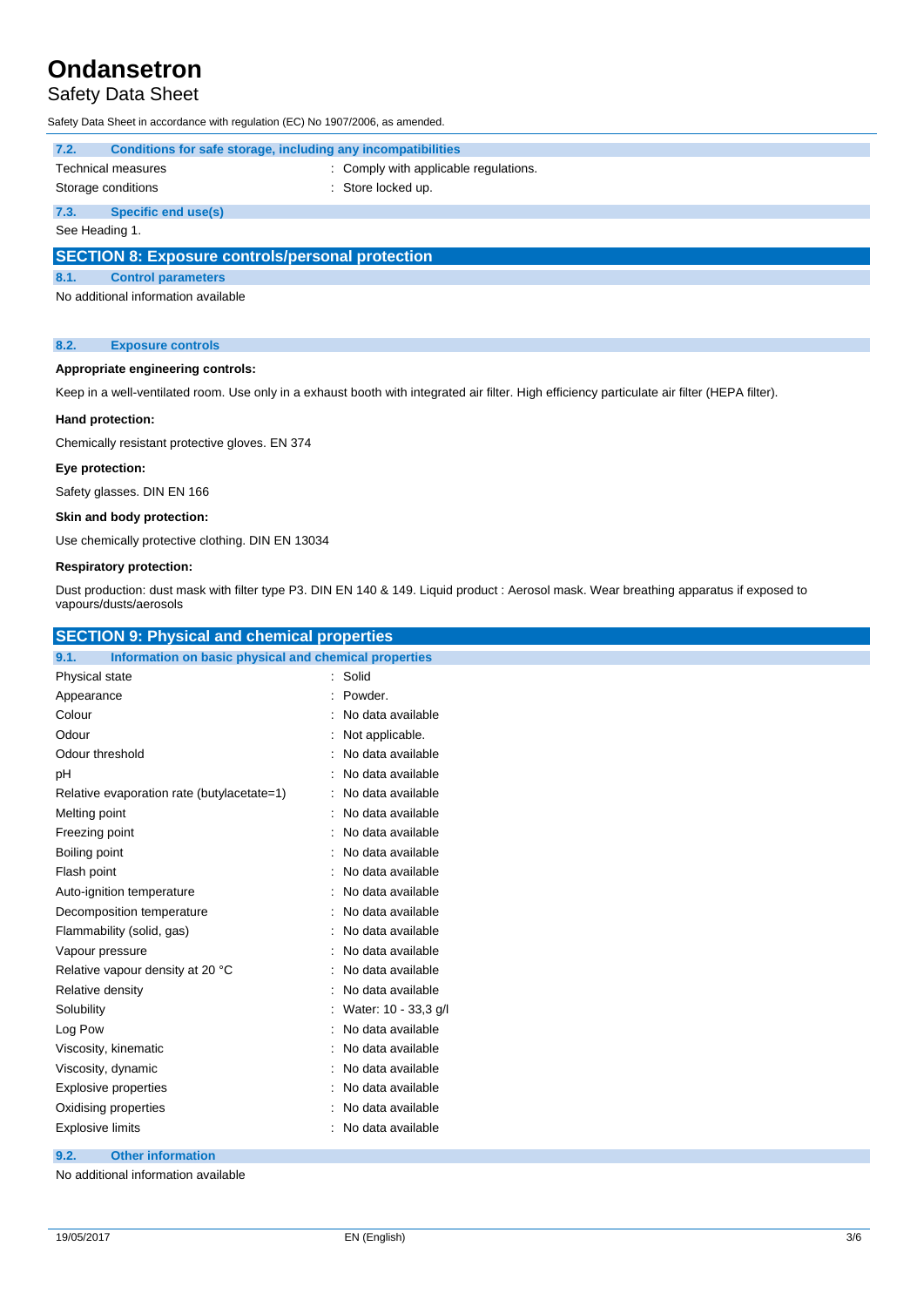# Safety Data Sheet

Safety Data Sheet in accordance with regulation (EC) No 1907/2006, as amended.

| <b>SECTION 10: Stability and reactivity</b>          |  |
|------------------------------------------------------|--|
| 10.1.<br><b>Reactivity</b>                           |  |
| Stable under normal conditions.                      |  |
| 10.2.<br><b>Chemical stability</b>                   |  |
| No additional information available                  |  |
| <b>Possibility of hazardous reactions</b><br>10.3.   |  |
| No additional information available                  |  |
| <b>Conditions to avoid</b><br>10.4.                  |  |
| No additional information available                  |  |
| 10.5.<br><b>Incompatible materials</b>               |  |
| None under normal use. See Heading 7.                |  |
| <b>Hazardous decomposition products</b><br>10.6.     |  |
| When heated to decomposition, emits dangerous fumes. |  |

| <b>SECTION 11: Toxicological information</b>  |                                                                                     |  |  |  |
|-----------------------------------------------|-------------------------------------------------------------------------------------|--|--|--|
| 11.1.<br>Information on toxicological effects |                                                                                     |  |  |  |
| Acute toxicity                                | : Oral: Toxic if swallowed.                                                         |  |  |  |
| <b>Ondansetron</b>                            |                                                                                     |  |  |  |
| LD50 oral rat                                 | 50 - 300 mg/kg                                                                      |  |  |  |
| Skin corrosion/irritation                     | : Not classified (Lack of data)                                                     |  |  |  |
| Serious eye damage/irritation                 | : Not classified (Lack of data)                                                     |  |  |  |
| Respiratory or skin sensitisation             | : Not classified (Based on available data, the classification criteria are not met) |  |  |  |
| Germ cell mutagenicity                        | : Not classified (Lack of data)                                                     |  |  |  |
| Carcinogenicity                               | : Not classified (Lack of data)                                                     |  |  |  |
| Reproductive toxicity                         | : Not classified (Further details: Acute toxicity)                                  |  |  |  |
| STOT-single exposure                          | Not classified                                                                      |  |  |  |
| STOT-repeated exposure                        | Not classified                                                                      |  |  |  |
| Aspiration hazard                             | : Not classified (Based on available data, the classification criteria are not met) |  |  |  |

|       | <b>SECTION 12: Ecological information</b>  |                                                                         |
|-------|--------------------------------------------|-------------------------------------------------------------------------|
| 12.1. | <b>Toxicity</b>                            |                                                                         |
|       | Ecology - general                          | : Hazardous waste. Use suitable disposal containers.                    |
| 12.2. | <b>Persistence and degradability</b>       |                                                                         |
|       | No additional information available        |                                                                         |
| 12.3. | <b>Bioaccumulative potential</b>           |                                                                         |
|       | No additional information available        |                                                                         |
| 12.4. | <b>Mobility in soil</b>                    |                                                                         |
|       | No additional information available        |                                                                         |
| 12.5. | <b>Results of PBT and vPvB assessment</b>  |                                                                         |
|       | No additional information available        |                                                                         |
| 12.6. | Other adverse effects                      |                                                                         |
|       | No additional information available        |                                                                         |
|       | <b>SECTION 13: Disposal considerations</b> |                                                                         |
| 13.1. | <b>Waste treatment methods</b>             |                                                                         |
|       | Regional legislation (waste)               | Dispose in a safe manner in accordance with local/national regulations. |

|                         | Product/Packaging disposal recommendations : Do not empty into drains, dispose of this material and its container at hazardous or special |
|-------------------------|-------------------------------------------------------------------------------------------------------------------------------------------|
| waste collection point. |                                                                                                                                           |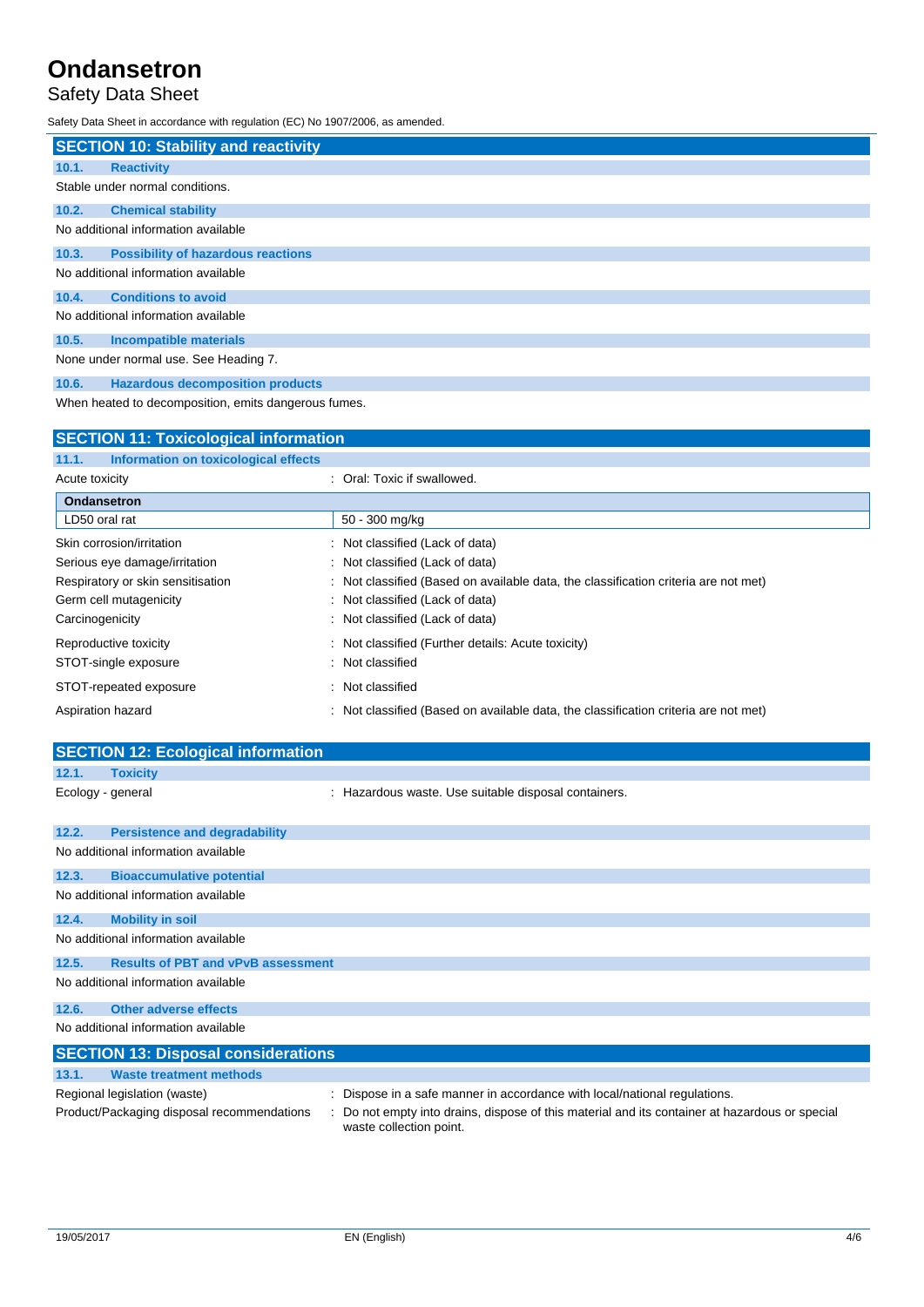# Safety Data Sheet

Safety Data Sheet in accordance with regulation (EC) No 1907/2006, as amended.

| <b>SECTION 14: Transport information</b>                    |                                                            |                                                |  |
|-------------------------------------------------------------|------------------------------------------------------------|------------------------------------------------|--|
| In accordance with ADR / IATA / IMDG                        |                                                            |                                                |  |
| <b>ADR</b>                                                  | <b>IMDG</b>                                                | <b>IATA</b>                                    |  |
| 14.1.<br><b>UN number</b>                                   |                                                            |                                                |  |
| 2811                                                        | 2811                                                       | 2811                                           |  |
| 14.2.<br><b>UN proper shipping name</b>                     |                                                            |                                                |  |
| TOXIC SOLID, ORGANIC, N.O.S.                                | TOXIC SOLID, ORGANIC, N.O.S.                               | Toxic solid, organic, n.o.s.                   |  |
| <b>Transport document description</b>                       |                                                            |                                                |  |
| UN 2811 TOXIC SOLID, ORGANIC, N.O.S.,<br>$6.1$ , III, $(E)$ | UN 2811 TOXIC SOLID, ORGANIC, N.O.S.,<br>$6.1,$ III        | UN 2811 Toxic solid, organic, n.o.s., 6.1, III |  |
| 14.3.<br><b>Transport hazard class(es)</b>                  |                                                            |                                                |  |
| 6.1                                                         | 6.1                                                        | 6.1                                            |  |
|                                                             |                                                            |                                                |  |
| <b>Packing group</b><br>14.4.                               |                                                            |                                                |  |
| III                                                         | Ш                                                          | $\mathbf{III}$                                 |  |
| <b>Environmental hazards</b><br>14.5.                       |                                                            |                                                |  |
| Dangerous for the environment: No                           | Dangerous for the environment : No<br>Marine pollutant: No | Dangerous for the environment: No              |  |
| No supplementary information available                      |                                                            |                                                |  |

## **14.6. Special precautions for user**

### **- Overland transport**

| Classification code (ADR)                                                  | T <sub>2</sub>                     |  |
|----------------------------------------------------------------------------|------------------------------------|--|
| Special provisions (ADR)                                                   | 274, 614                           |  |
| Limited quantities (ADR)                                                   | 5kg                                |  |
| Excepted quantities (ADR)                                                  | E1                                 |  |
| Packing instructions (ADR)                                                 | P002, IBC08, LP02, R001            |  |
| Special packing provisions (ADR)                                           | B3                                 |  |
| Mixed packing provisions (ADR)                                             | MP10                               |  |
| Portable tank and bulk container instructions<br>(ADR)                     | T1                                 |  |
| Portable tank and bulk container special<br>provisions (ADR)               | TP33                               |  |
| Tank code (ADR)                                                            | SGAH, L4BH                         |  |
| Tank special provisions (ADR)                                              | TU15, TE19                         |  |
| Vehicle for tank carriage                                                  | AT                                 |  |
| Transport category (ADR)                                                   | 2                                  |  |
| Special provisions for carriage - Bulk (ADR)                               | : VC1, VC2, AP7                    |  |
| Special provisions for carriage - Loading,<br>unloading and handling (ADR) | CV13, CV28                         |  |
| Special provisions for carriage - Operation<br>(ADR)                       | S <sub>9</sub>                     |  |
| Hazard identification number (Kemler No.)                                  | 60<br>t                            |  |
| Orange plates                                                              | $\ddot{\phantom{a}}$<br>60<br>2811 |  |
| Tunnel restriction code (ADR)                                              | Е<br>t.                            |  |
| - Transport by sea                                                         |                                    |  |
| Special provisions (IMDG)                                                  | 223, 274<br>t.                     |  |
| Limited quantities (IMDG)                                                  | 5 kg                               |  |
| Excepted quantities (IMDG)                                                 | E <sub>1</sub>                     |  |
| Packing instructions (IMDG)                                                | P002                               |  |
| IBC packing instructions (IMDG)                                            | IBC08                              |  |
| IBC special provisions (IMDG)                                              | B <sub>3</sub>                     |  |